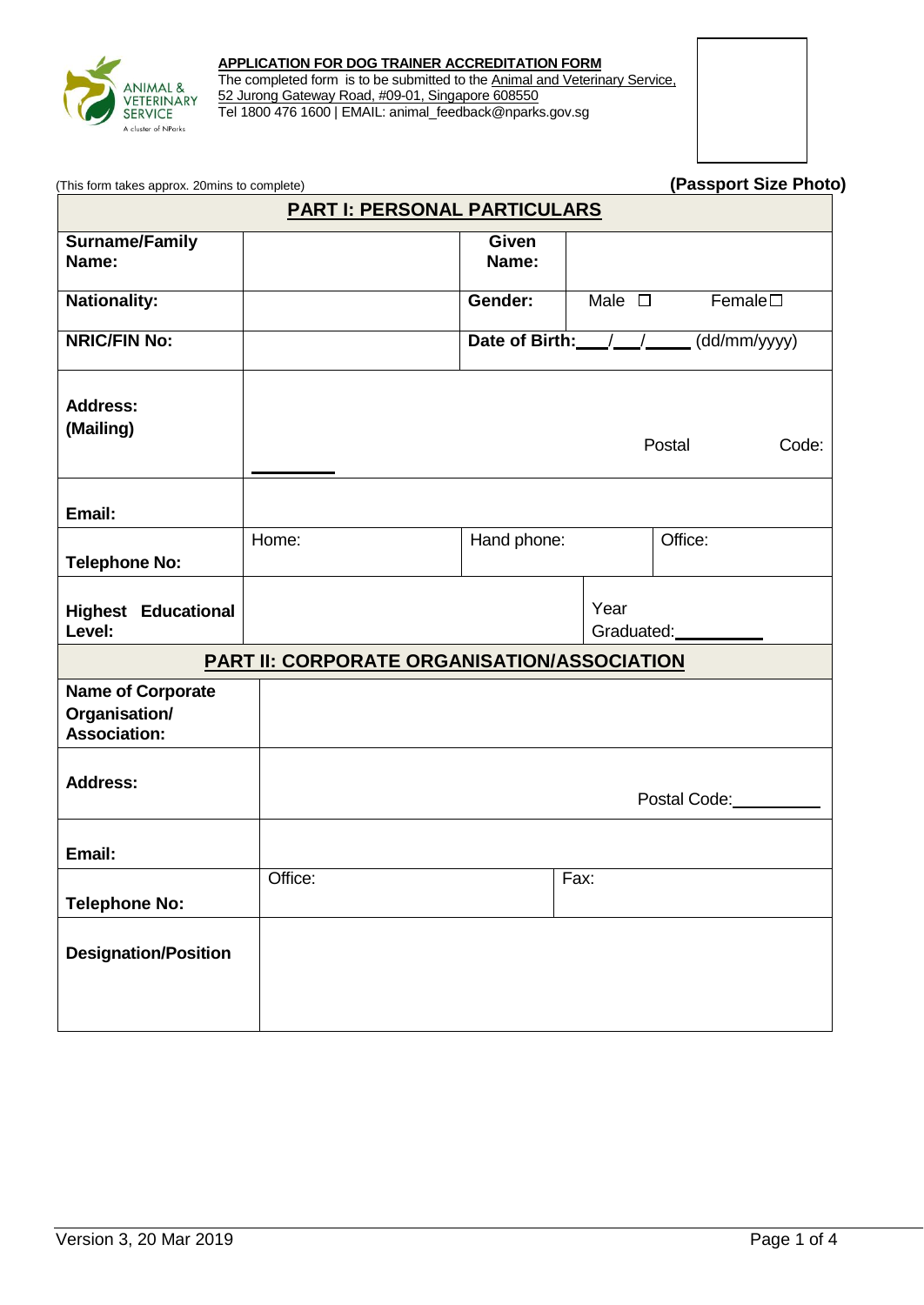

The completed form is to be submitted to the **Animal and Veterinary Service**, 52 Jurong Gateway Road, #09-01, Singapore 608550 Tel 1800 476 1600 | EMAIL: animal\_feedback@nparks.gov.sg

# **PART III: DOG TRAINING EXPERIENCE (in the last 2 years)**

\* Related to dog training only

| <b>Company/Organisation</b> | <b>Job Description</b> | From<br>(DD/MM/YY) | To<br>(DD/MM/YY) |
|-----------------------------|------------------------|--------------------|------------------|
|                             |                        |                    |                  |
|                             |                        |                    |                  |
|                             |                        |                    |                  |
|                             |                        |                    |                  |
|                             |                        |                    |                  |
|                             |                        |                    |                  |
|                             |                        |                    |                  |

## **PART IV: PROFESSIONAL QUALIFICATIONS IN DOG OBEDIENCE TRAINING**

\*Please attach a photocopy of the certificate

| Name of<br><b>Course</b> | Type of<br>learning<br>(Practical/ online) | <b>Description of course</b><br>(e.g. advanced obedience training,<br>judging skills in dog obedience trials) | <b>Training</b><br><b>Institute</b> | No. of<br>learning<br>hours |
|--------------------------|--------------------------------------------|---------------------------------------------------------------------------------------------------------------|-------------------------------------|-----------------------------|
|                          |                                            |                                                                                                               |                                     |                             |
|                          |                                            |                                                                                                               |                                     |                             |
|                          |                                            |                                                                                                               |                                     |                             |
|                          |                                            |                                                                                                               |                                     |                             |
|                          |                                            |                                                                                                               |                                     |                             |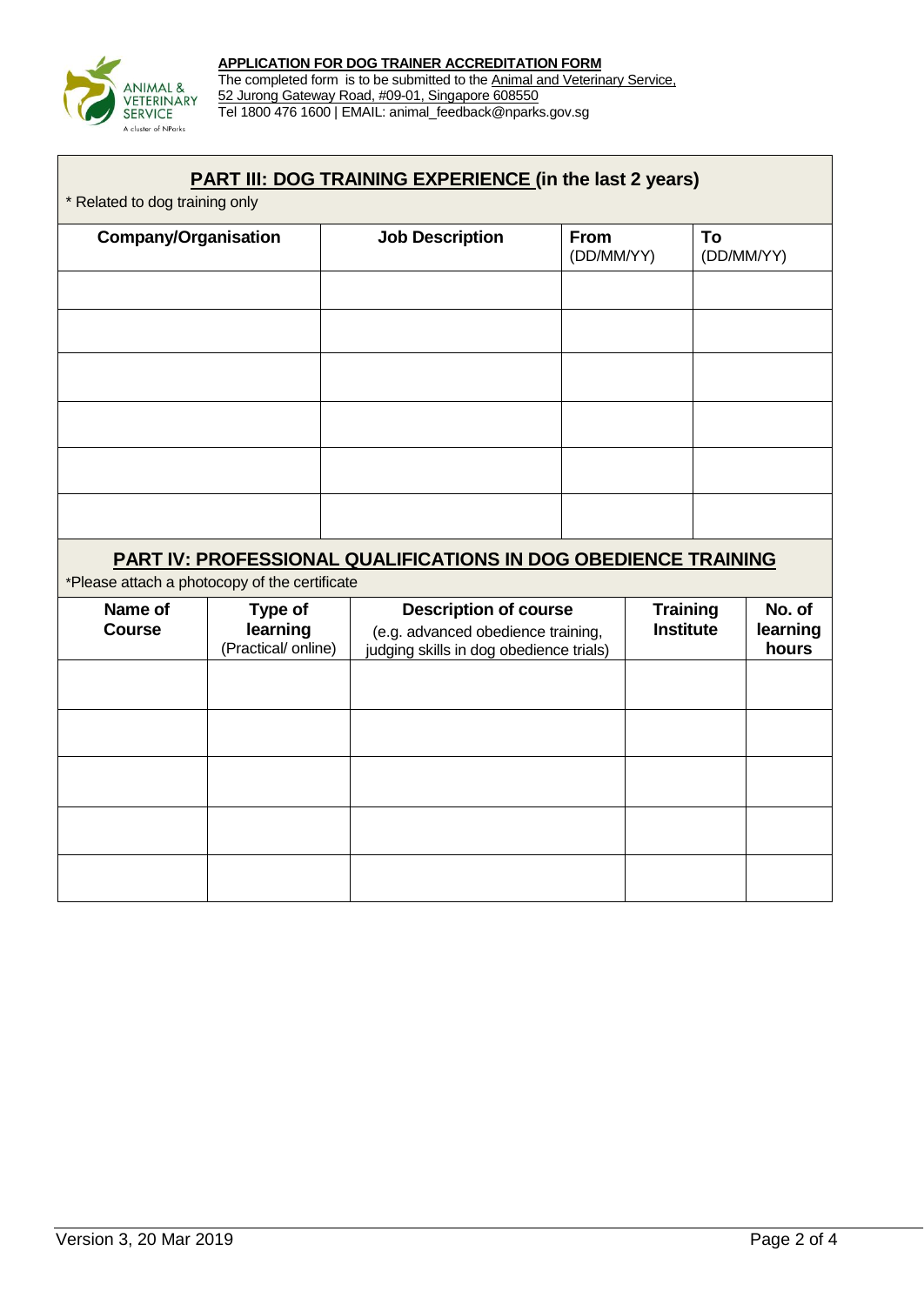

## **PART V: RELEVANT EXPRIENCE WITH DOGS (in the last 2 years)**

| This section is compulsory for completion. |  |
|--------------------------------------------|--|
|--------------------------------------------|--|

#### **1) Number of dogs trained in the last two (2) years:** \_\_\_\_\_\_\_\_\_\_\_\_\_\_\_\_

#### **2) Types of dogs trained previously:**

| <b>Type of dogs trained</b>                               | $1 - 5$ | $6 - 10$ | $11 - 15$ | 16-20 | >20 | <b>N.A.</b> |
|-----------------------------------------------------------|---------|----------|-----------|-------|-----|-------------|
| Scheduled dogs with aggression issues                     |         |          |           |       |     |             |
| Scheduled dogs without aggression issues                  |         |          |           |       |     |             |
| Non-scheduled medium to large dogs with aggression issues |         |          |           |       |     |             |
| Non-scheduled medium to large dogs without aggression     |         |          |           |       |     |             |
| Non-scheduled small dogs with aggression issues           |         |          |           |       |     |             |
| Non-scheduled small dogs without aggression issues        |         |          |           |       |     |             |

**3) Please describe the type of training classes you have conducted** (e.g. Obedience , behavioural modification)

**4) If you indicated that you have trained dogs with aggression issues in Question 2, please provide description of work done with dog.** Please provide reference(s) from clients whose dogs with aggression issues have been trained by you, in 'Part VI: References'.

**5) Relevant experience: obedience / behavior training related to aggression / agility.**